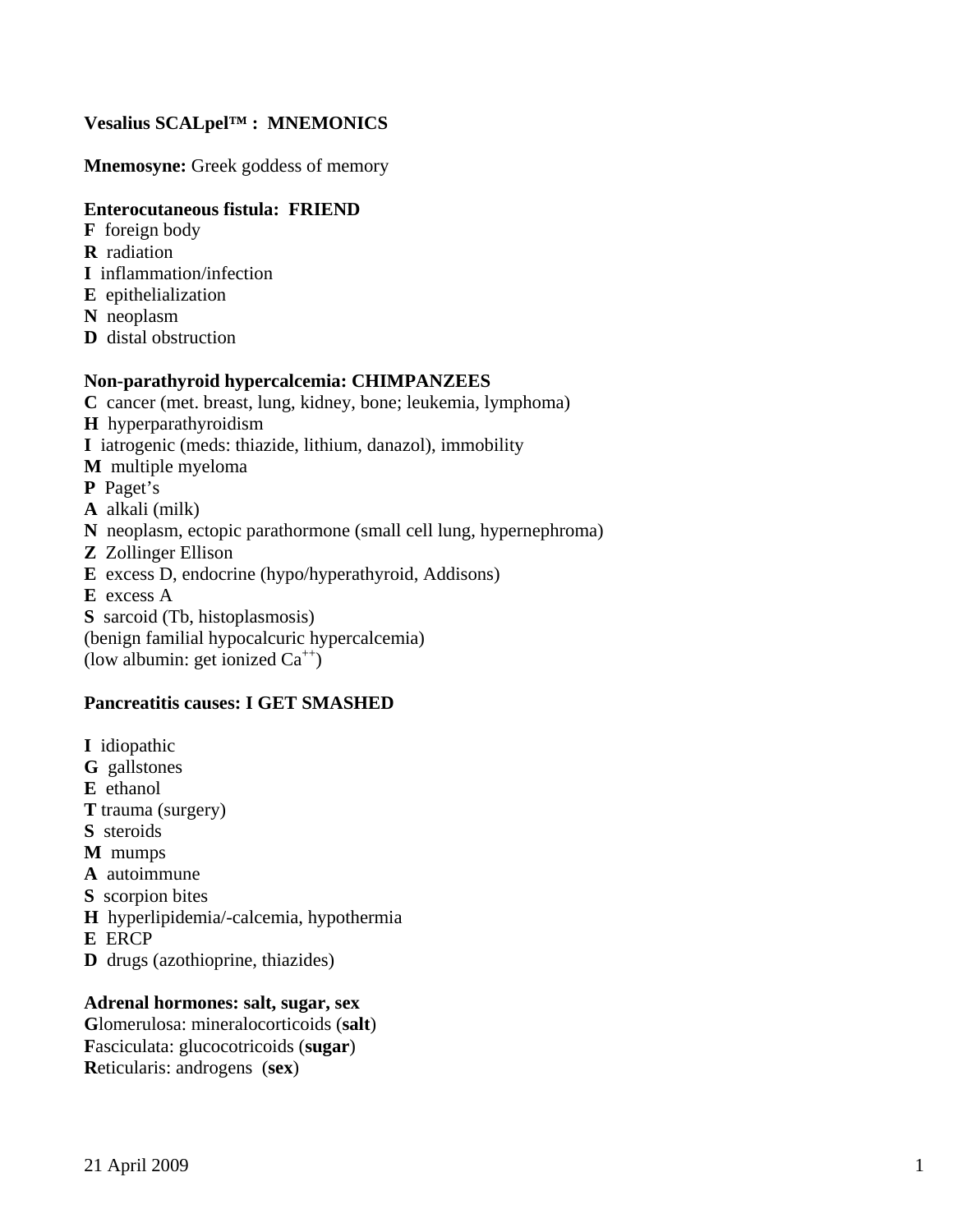## **Surgical causes of hypertension: C3PO**

- **C** Conn's
- **C** Cushings
- **C** Coarctation
- **P** Pheo

**O** obstruction of renal a. (stenosis: 80% atherosclerotic, 1/3 bilateral)

#### **Splenomegaly: 3M's**

**M** myelofibrosis (extramedullary hematopoeisis **M** malaria **M** myelogenous leukemia (Felty's: rheumatoid arthritis, neutropenia, leg ulcer, splenomegaly)

### **MEN I: 3P's**

**P**arathyroid Pituitary (prolactinoma most common) **P**ancreas (adrenal cortex)

### **Anterior mediastinal mass: 4T's**

**T**hyroid **T**hymus **T**eratoma **T**errible lymphoma

### **MEN II: MP**

**M** medulary carcinoma thyroid (5-10% of thyroid Ca, 25% MEN, multicentric, young, central neck nodes, calcitonin)

**P** pheochromocytoma **IIa** + parathyroid **IIb** + neuromas, Marfanoid

#### **Meckels: rule of 2's**

inches long feet from ileocecal valve % of population 1<sup>st</sup> **2**y of life common presentation types of tissue: gastric, pancreatic

#### **Pheochromocytoma: rule of 10%'s**

malignant bilateral extraadrenal calcified children familial